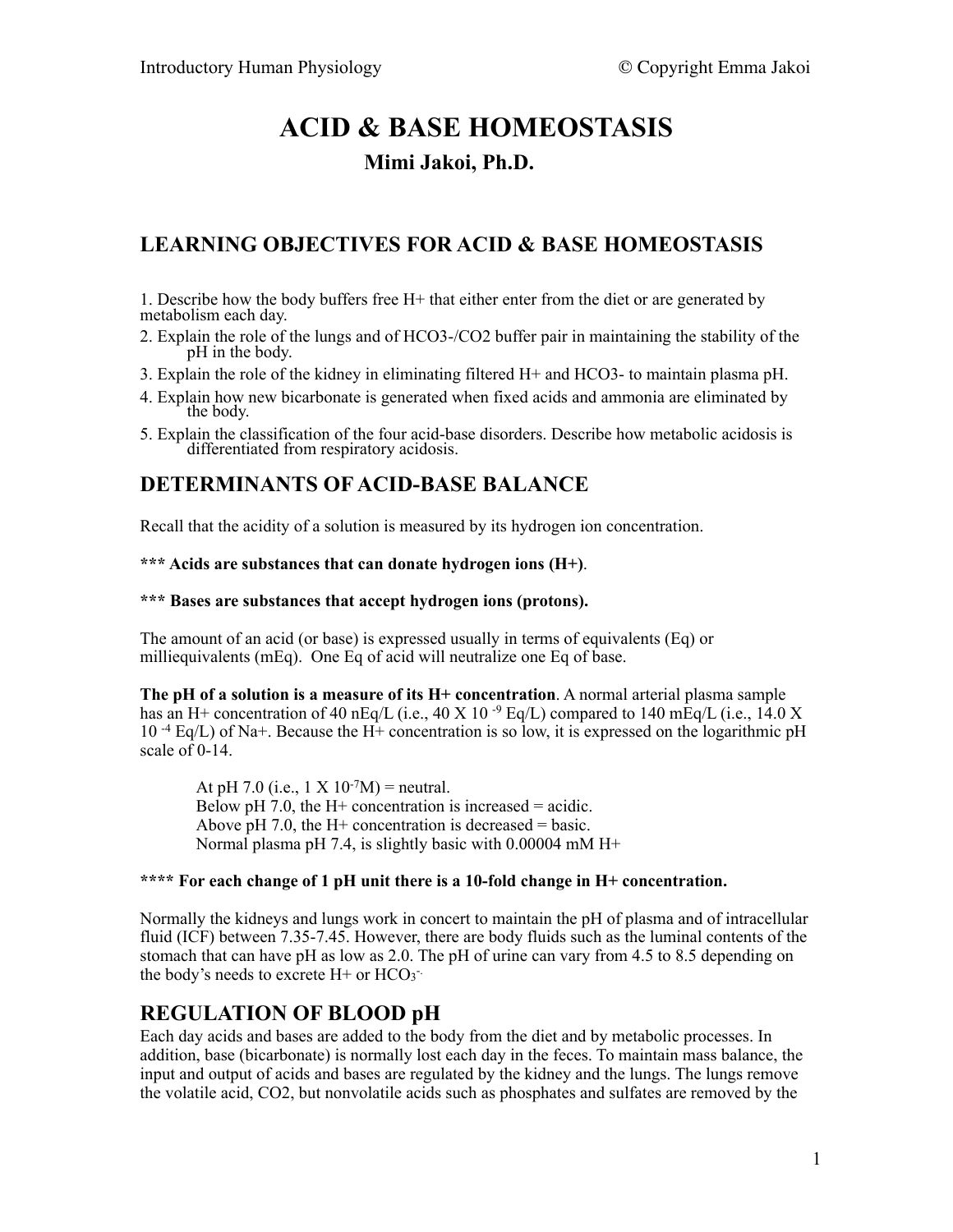kidney. The nonvolatile acids added to the body daily usually amount to 1mEq per kg of body weight (i.e.,  $\sim$  70 mEq/day for a 70 kg adult). These are eliminated by the kidney as fixed acids and ammonium ion.

The intracellular pH and the pH of the extra cellular fluid (ECF) must be regulated because too low pH and too high pH can affect the conformation of enzymes, receptors, and channels.

**In acidosis**, **the pH is too low.** The excess protons in the ECF enter the cells. Potassium ions exit the cells to maintain charge balance. In the kidney, the excess protons in the blood are excreted into the filtrate and potassium ions are reabsorbed from the filtrate to enter the blood. Consequently, plasma levels of K+ increase (*hyperkalemia*). This rise in extracellular K+ affects the resting membrane potential (depolarize) of excitable cells. Neurons and muscle depolarize more easily but are more difficult to repolarize leading to CNS depression and muscle weakness.

**In alkalosis, the pH is too high.** The protons leave the cells to enter the ECF. This causes K+ to enter cells to maintain charge balance. In the kidneys, potassium ions from the blood are excreted into the filtrate and protons are reabsorbed from the filtrate to enter the blood. Consequently, plasma K+ levels fall (*hypokalemia*). This decrease in plasma [K+] alters the resting membrane potential of excitable cells (hyperpolarize) such that a greater stimulus is needed to generate an action potential. This makes skeletal muscle cells less excitable and can lead to weakness and paralysis.

The specific terms used to define the physiological states and the underlying processes are:

*Acidemia* is a state in which the arterial blood pH is lower than 7.35. *Alkalemia* is a state in which arterial blood pH is greater than 7.45.

*Acidosis* is a process that lowers the arterial blood pH to < 7.35. Alkalosis is a process that raises the arterial blood pH to  $> 7.45$ .

To maintain blood pH over time, the body uses a complex system of buffers, the lungs, and the kidneys. Each participates as follows:

**RAPID BUFFERING (***occurs immediately***)**. Buffers allow the body to tolerate a small excess (or deficiency) of acid without significant changes in either cellular pH or blood pH.

**The major** *intracellular* **buffers in the body are negatively charged proteins** (e.g., hemoglobin).

**The major** *extracellular* **buffer is bicarbonate.** 

\*\*\*  $CO_2 + H_2O = H_2CO_3 = H^+ + HCO_3$ 

The formation of carbonic acid from  $CO<sub>2</sub>$  and water occurs in all cells and in the plasma. This reaction is catalyzed by the enzyme **carbonic anhydrase.** This reaction is extremely important because in the lungs,  $CO_2$  is exhaled (removed from the body). By removing the  $CO_2$ , the reaction is "pulled" to the left (by mass action) eliminating H+ from the body. **Note that for**  every H+ removed, one HCO<sub>3</sub><sup>-</sup> is lost from the body.

#### Normal plasma concentration of HCO<sub>3</sub> is 24 mEq/L.

**VENTILATION BY THE LUNGS (***occurs within minutes***)**. The lungs can take care of 75% of pH disturbances by eliminating  $CO<sub>2</sub>$  from the body and thereby removing carbonic acid. The rate of breathing is controlled by the respiratory center located in the medulla (brain stem) in response to arterial  $PCO<sub>2</sub>$  and from input from the peripheral chemoreceptors.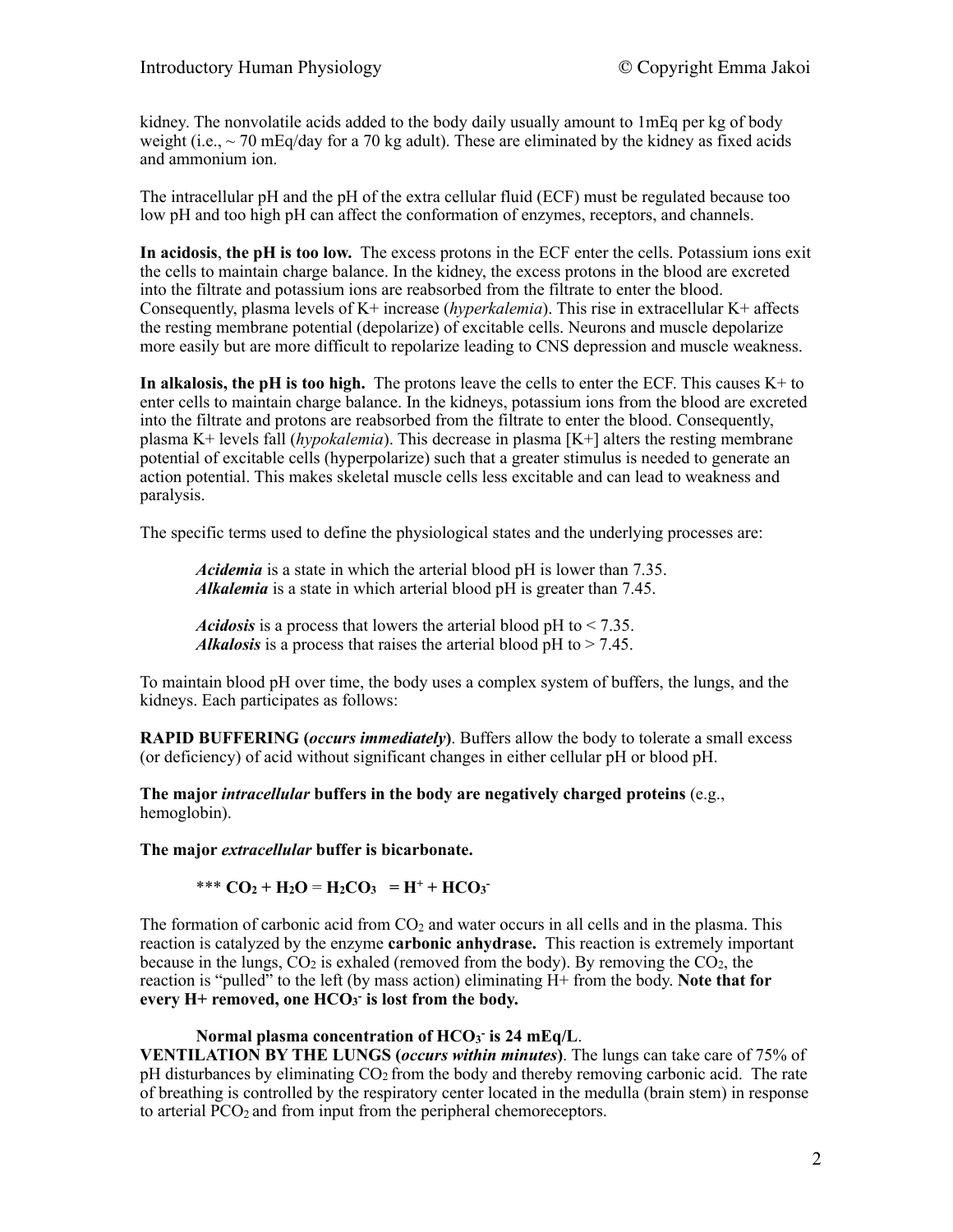**RENAL REGULATION (***occurs within hours to days***)**. The kidneys can adjust the amount of  $HCO<sub>3</sub>$  and of H+ that are lost in the urine. Both H+ and  $HCO<sub>3</sub>$  are filtered freely by the nephron and under most conditions little or no  $HCO<sub>3</sub>$  is excreted. That means that essentially 99% or more of the **filtered load of HCO<sub>3</sub>** is reabsorbed by the renal tubule.

#### Filtered load of substance = [substance]<sub>plasma</sub> x GFR

**For example, filtered load of**  $\text{HCO}_3$ **<sup>-</sup> = 24 mEq/L x 180 L/day = <b>4320 mEq/ day** 

Specific regions of the renal tubule (see below) can secrete H+. For each H+ lost to the urine, a bicarbonate ion is returned to the blood.

The specific actions of the renal tubules are considered below:

**1.** The proximal convoluted tubule (PCT) reabsorbs most of the filtered HCO<sub>3</sub>. Recall that HCO<sub>3</sub> does not cross the tubule epithelial cell membrane in this region of the tubule. Reabsorption of bicarbonate depends on the carbonic anhydrase reaction and entry of  $CO<sub>2</sub>$  and water into these cells (Fig 1). Within the cells,  $CO<sub>2</sub>$  and  $H<sub>2</sub>O$  combine to form  $H<sup>+</sup>$  and  $HCO<sub>3</sub>$ . The regenerated H+ leaves the epithelial cell via transporters (H+/Na+ antiporter and H+ ATPase) to reenter the tubular lumen; HCO<sub>3</sub> leaves at the basal (blood) side via the HCO<sub>3</sub><sup>-</sup>/Cl<sup>-</sup> antiporter.



**Figure 1.** PCT tubules reabsorb most of filtered bicarbonate.

**The distal tubule (DCT) and collecting duct (CD) can either reabsorb or excrete the remaining filtered HCO<sub>3</sub> depending on the body's needs.** The epithelial cell that is active in this region is called the intercalated cell. There are two types of intercalated cells: A cells and B cells.

In acidosis, the intercalated A cells reabsorb bicarbonate (Fig 2) and return the H+ to the filtrate. Again because the cell is not very permeable to  $H<sup>+</sup>$ , the  $HCO<sub>3</sub>$  and  $H<sup>+</sup>$  are generated inside the intercalated cells from  $CO<sub>2</sub>$  and water in the presence of carbonic anhydrase. The extrusion of  $H<sup>+</sup>$ is mediated by two proton pumps,  $H + ATP$ ase and  $H + /K + ATP$ ase, located on the luminal surface. Bicarbonate exits the intercalated A cells via the  $HCO<sub>3</sub>/Cl$  antiporter located on the basal lateral surface. [Note: intercalated A cells make Acidic urine].

In alkalosis, the intercalated B cells reabsorb H+ and return HCO3 to the filtrate. The intercalated B cell is built as mirror image of the A cells. Here the proton pumps are located on the basal surface; the HCO<sub>3</sub>-/Cl- antiporter is at the luminal surface. [Note: B cells make **Basic urine**].

**\*\*\* When plasma pH is low, the distal tubule secretes H+ and reabsorbs bicarbonate. \*\*\* When plasma pH is high, the distal tubule secretes bicarbonate and reabsorbs H+.**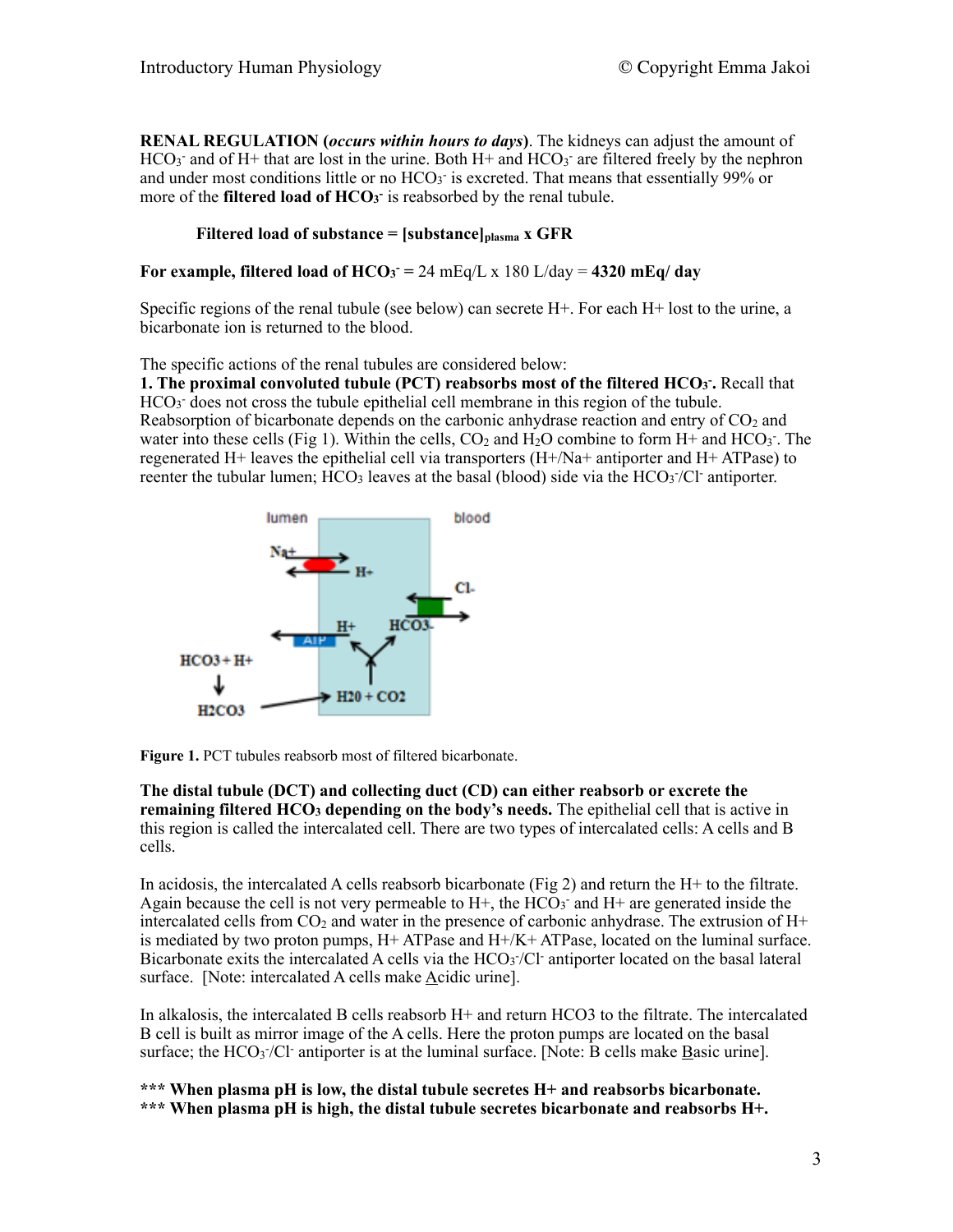

**Figure 2**. Reabsorption of HCO<sub>3</sub> by the distal tubule (type A cells) during acidosis. Protons are actively pumped out of the cells by either the H+ ATPase or by the H+/K+ ATPase. Bicarbonate ions leave the cell by the  $HCO<sub>3</sub>$  /Cl antiporter on the basal side to enter the blood.

Under normal conditions, H+ secretion predominates in the distal tubules and collecting ducts. Because the luminal surface of the epithelial cells lining the collecting ducts are not very permeable to H+, the **tubular fluid in this region can reach a pH of 4.0 - 4.5, the lowest pH within the nephron.** 

#### GENERATION OF NEW HCO<sub>3</sub> and EXCRETION OF NH<sub>4</sub>+

Bicarbonate reabsorption alone does not replenish the HCO<sub>3</sub><sup>-</sup> lost in buffering volatile acids. To maintain pH balance, lost HCO<sub>3</sub> must be replenished by the kidneys. This involves two mechanisms:

- (1) generation of new bicarbonate from glutamine
- (2) excretion of nonvolatile acids.

**"New" bicarbonate is generated from glutamine** (Fig 3). In this process the amino acid glutamine is converted to ammonium ion  $(NH_4+)$  and new  $HCO_3$ . The  $NH_4+$  exits the epithelial cell by the Na+/H+ antiporter substituting NH<sub>4</sub>+ for H+ to enter the filtrate and  $HCO<sub>3</sub>$  is added to the blood circulation.

The generation and secretion of NH4+ occurs in the PCT epithelial cells. En route to the CD, the r  $NH_4$ + is reabsorbed in the TAL to enter the interstitium (IS) of the medulla. Within the IS, NH<sub>4</sub> + is converted to  $NH_3$  which can diffuse across the CD epithelial cells to enter the lumen of the tubule. Once in the filtrate, the NH<sub>3</sub> combines with a  $H<sup>+</sup>$  to form NH<sub>4</sub>+ and is removed from the body in the urine.

The proper functioning of the CD is required for the elimination of the  $NH_4+$ . Why is this important? If  $NH_4$ + is not removed by the kidney, then  $NH_4$ + enters the blood circulation of the kidney and is delivered to the liver where it is converted to urea (called BUN or blood urea nitrogen). Conversion of NH<sub>4</sub>+ to urea generates H+ which must be buffered by  $HCO_3$ . This "removes" the newly made HCO<sub>3</sub> from the circulation and there is no net gain in buffer. In **renal failure, ammonium excretion is insufficient and urea levels (BUN) rise in the blood.**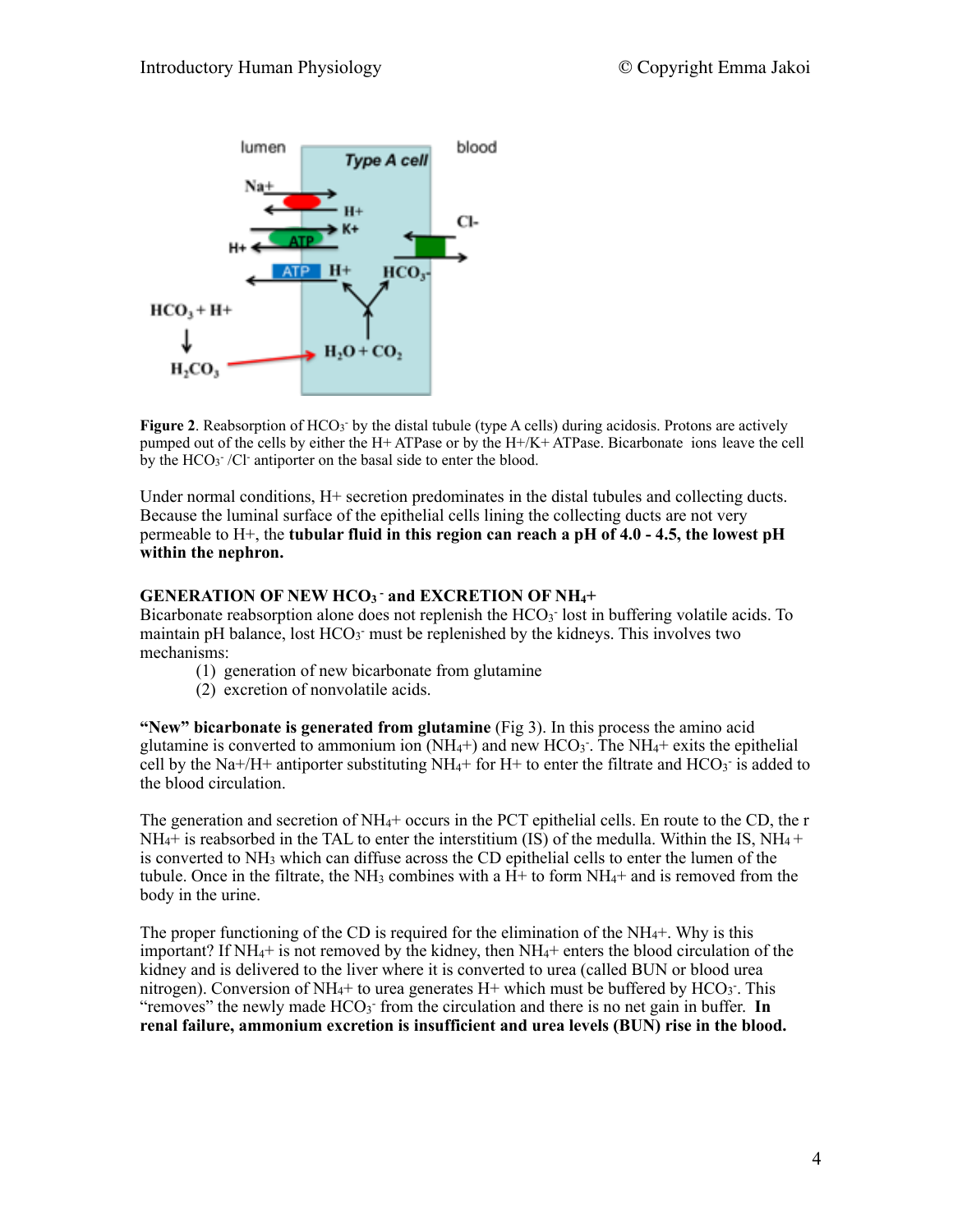

**Figure 3**. Ammonium ion production, transport, and excretion by the renal tubule. The Na gradient is maintained by the actions of the Na-K ATPase located on the basal surface (facing the IS) of these epithelial cells.

**Excretion of nonvolatile fixed (or titratable) acids.** Fixed (nonvolatile) acids generated from protein metabolism include sulfuric acid, hydrochloric acid, and phosphoric acid. Others such as lactic acid and ketoic acids are generated from the incomplete metabolism of carbohydrates and fats. In addition, fixed acids can be ingested from the diet. The lungs cannot remove fixed acids, only the kidney. Excretion of fixed acids by the kidney generates new bicarbonate (Fig 4).



**Figure 4**. Excretion of fixed acids such as H<sub>2</sub>PO<sub>4</sub>- adds *new* HCO<sub>3</sub>- to the blood.

Typically each day the total acid secretion by the kidney includes: Fixed acids produced 35 mEq NH4+ produced 36 mEq Acidic urine  $pH$  (free  $H<sup>+</sup>$ ) negligible

In response to acidosis, increased production and excretion of NH4+ is quantitatively more important than increased formation of fixed acids. Usually of the  $\sim$ 70 mEq/L input of acid daily, loss of free H+ in the urine is 40 nEq/L (i.e.,  $pH$  7.4).

The **daily net acid excretion** (NAE) is calculated as follows: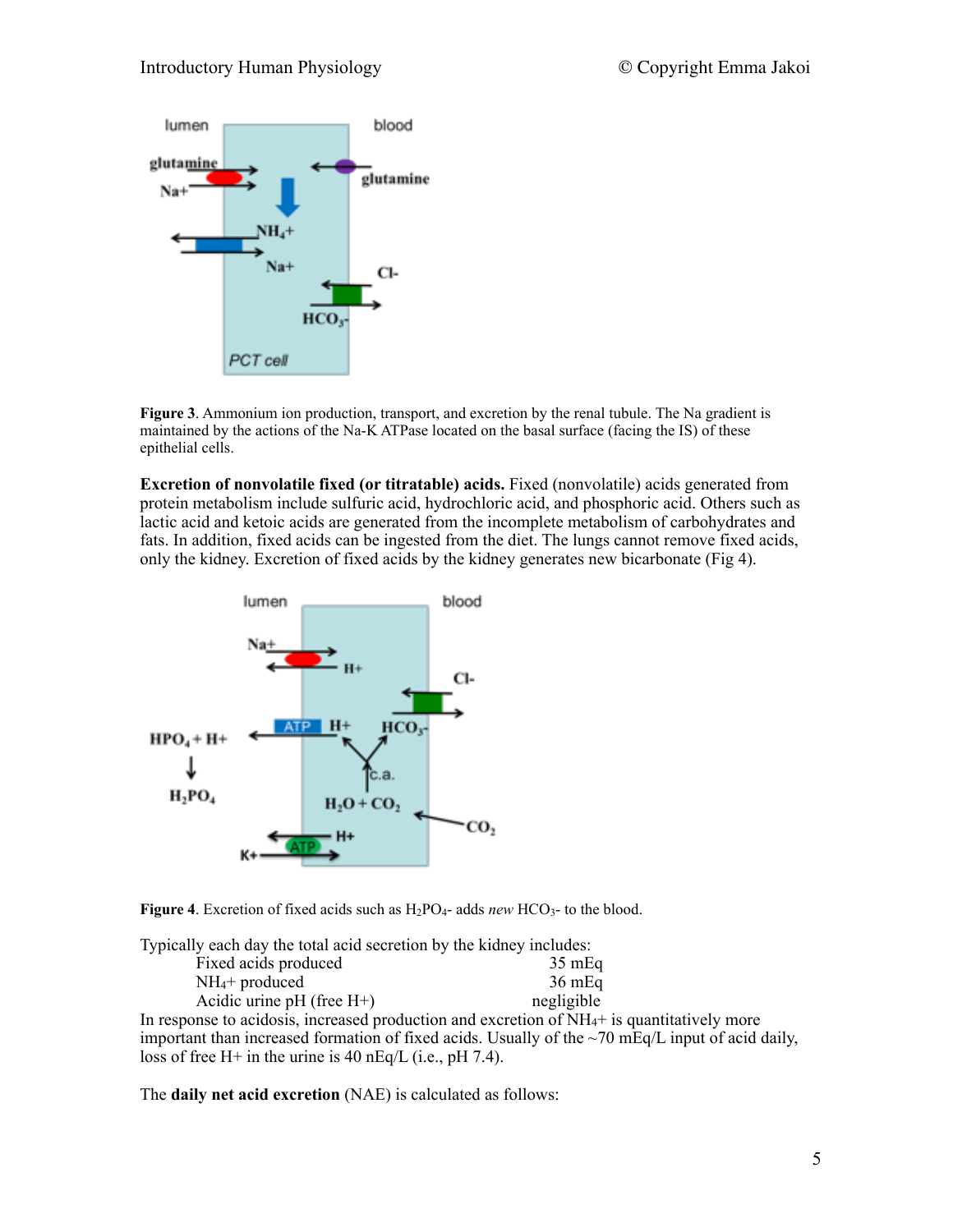#### $NAE = (NH_4 + expected) + (fixed acid excreted) - (amount of HCO<sub>3</sub> excreted).$

#### $U_{H+}V = U_{NH4+}V + U_{TA}V - U_{HCO3} - V = 1mEq/L/per$  day

(where  $U =$  urinary concentration;  $V =$  volume of urine)

## **INTEGRATED RESPONSE TO ACIDOSIS & ALKALOSIS**

Normally, compensatory mechanisms by either the lungs or the kidneys take care of most changes in plasma pH. But under some circumstances those mechanisms fail. In these latter states the pH of the blood moves out of the normal range of 7.35-7.45. A blood pH below 7.00 and above 7.70 can be fatal.

Acid-base problems are classified by the direction of change as follows:

 **Acidosis** is when the pH of blood is in the range of **7.00 -7.34**

 **Alkalosis** is when the pH of blood is in the range of **7.46 -7.70**

Acid-base problems are classified by the underlying cause (metabolic or respiratory) (Table 1).

| Primary Disorder               | Blood pH | CO <sub>2</sub>       | Primary Causes of CO <sub>2</sub> Change |
|--------------------------------|----------|-----------------------|------------------------------------------|
| Respiratory acidosis decrease  |          | increase              | decreased ventilation                    |
| Respiratory alkalosis increase |          | decrease              | increased ventilation                    |
| Metabolic acidosis             | decrease | decrease              | decreased bicarbonate                    |
| Metabolic alkalosis            | increase | <i><u>ncrease</u></i> | increased bicarbonate                    |

#### **Table 1. FOUR TYPES OF ACID-BASE DISTURBANCES**

**Changes in pH due to increased (or decreased) ventilation (CO2) are** *respiratory* **disorders. Changes in pH due to acids (or bases) of non - CO2 origin, are** *metabolic* **disorders**.

**Respiratory acidosis** is decreased pH and elevated PaCO2 levels. The most common cause is chronic obstructive pulmonary disease (COPD) such as emphysema. To minimize the change in pH, the kidney excretes H+ and reabsorbs bicarbonate. This is called *renal compensation,* a process that can take several hours.

**Metabolic acidosis** occurs when metabolic input of H+ exceeds H+ excretion. Causes include lactic acid build up from anaerobic exercise and ketosis when there is an excess breakdown of fat. This can occur also if there is a loss of bicarbonate from the body in diarrhea. Under these circumstances, the respiratory system will attempt to compensate by increasing ventilation. Eventually the kidney will excrete  $H<sup>+</sup>$  and reabsorb bicarbonate but the correction will take several (12-24) hours.

**Respiratory alkalosis** occurs with increased ventilation that is not matched by metabolism. This is much less common than acidosis but can occur with excessive artificial ventilation.

**Metabolic alkalosis** has two common causes: excessive vomiting or excessive ingestion of bicarbonate-containing antacids. The respiratory system will compensate by depressing ventilation. Less  $CO<sub>2</sub>$  is blown off, raising PaCO<sub>2</sub> and thereby creating more H<sup>+</sup>.

## **HOW TO ANALYZE ACID-BASE DISORDERS**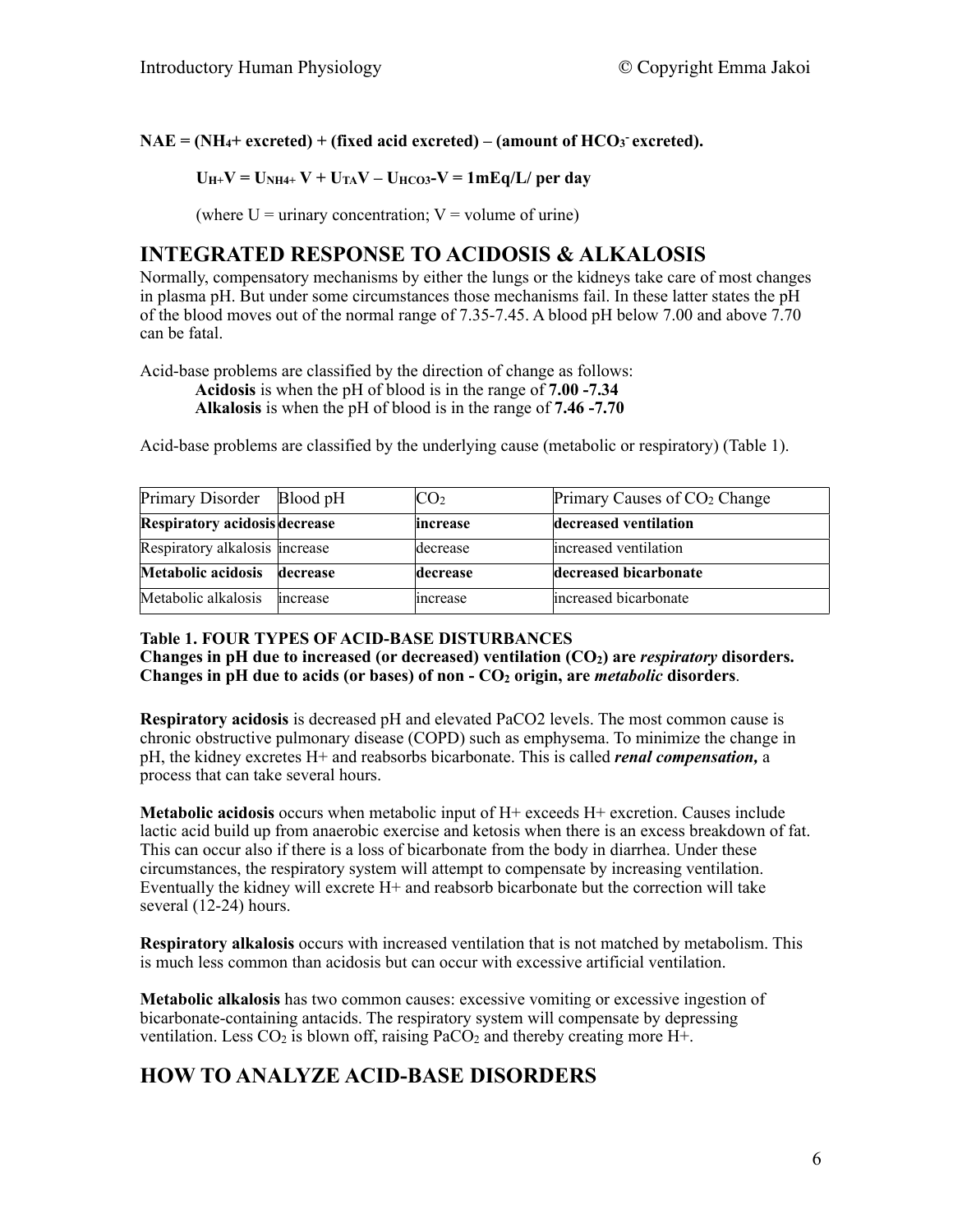Ask the following questions of an individual's blood values to determine if a simple acid-base disorder is present.

- **1. What is the pH of the arterial blood?** Is the pH state normal, acidemia or alkalemia?
- **2. Is it a metabolic or a respiratory disorder and is the process acidosis or alkalosis?**  Examine the  $[HCO_3^-]$  and PaCO<sub>2</sub>. Normal values are 24 mEq/L for  $HCO_3^-$  and 40 mmHg for PaCO<sub>2</sub>. Because compensatory mechanisms can not correct an acid-base disorder by themselves, the change in pH indicates the underlying process as acidosis or alkalosis. Consult Table 1 for expected outcomes.
- **3. What is the compensatory response?** Metabolic disorders result in changes in ventilation (i.e., PaCO2). Respiratory disorders result in compensatory changes in renal net acid excretion. Again consult Table1 for expected outcomes.

Mixed acid-base disorders can occur in which there is a normal blood pH but the [HCO<sub>3</sub><sup>-</sup>] and PaCO2 values are abnormal. We will not consider these circumstances in this course.

## **KEY CONCEPTS**

1. As a result of metabolism, the body has a net production of acids. The kidneys excrete excess H+ combined with urinary buffers such as phosphate (i.e., fixed acids) and ammonia.

2. The kidneys along with the lungs maintain the body's pH by regulating the  $HCO<sub>3</sub>/CO<sub>2</sub>$  buffer pair. The lungs exert an immediate effect by controlling  $PaCO<sub>2</sub>$ ; the kidneys exert a slower effect by controlling  $HCO<sub>3</sub>$  and  $H<sub>+</sub>$  concentration.

3. The kidneys maintain acid-base homeostasis by reabsorbing filtered bicarbonate, forming titratable (fixed) acids and excreting ammonium ions (NH4).

4. There are four types of acid-base disturbances. They are classified as to the direction of change in pH (acidosis or alkalosis) and by the underlying problem (ventilation or metabolism).

## **PROBLEMS**

1. A person who takes rapid, deep breaths (panting) will exhibit signs of:

- A. respiratory acidosis
- B. respiratory alkalosis
- C. metabolic acidosis
- D. metabolic alkalosis

2. Renal compensation for an acid-base disorder respiratory compensation for an acid-base disorder.

- A. is faster than
- B. is the same as
- C. is slower than

3. In acidosis, the concentration of  $K<sup>+</sup>$  in the blood:

- A. decreases (hypokalemia)
- B. increases (hyperkalemia)
- C. does not change